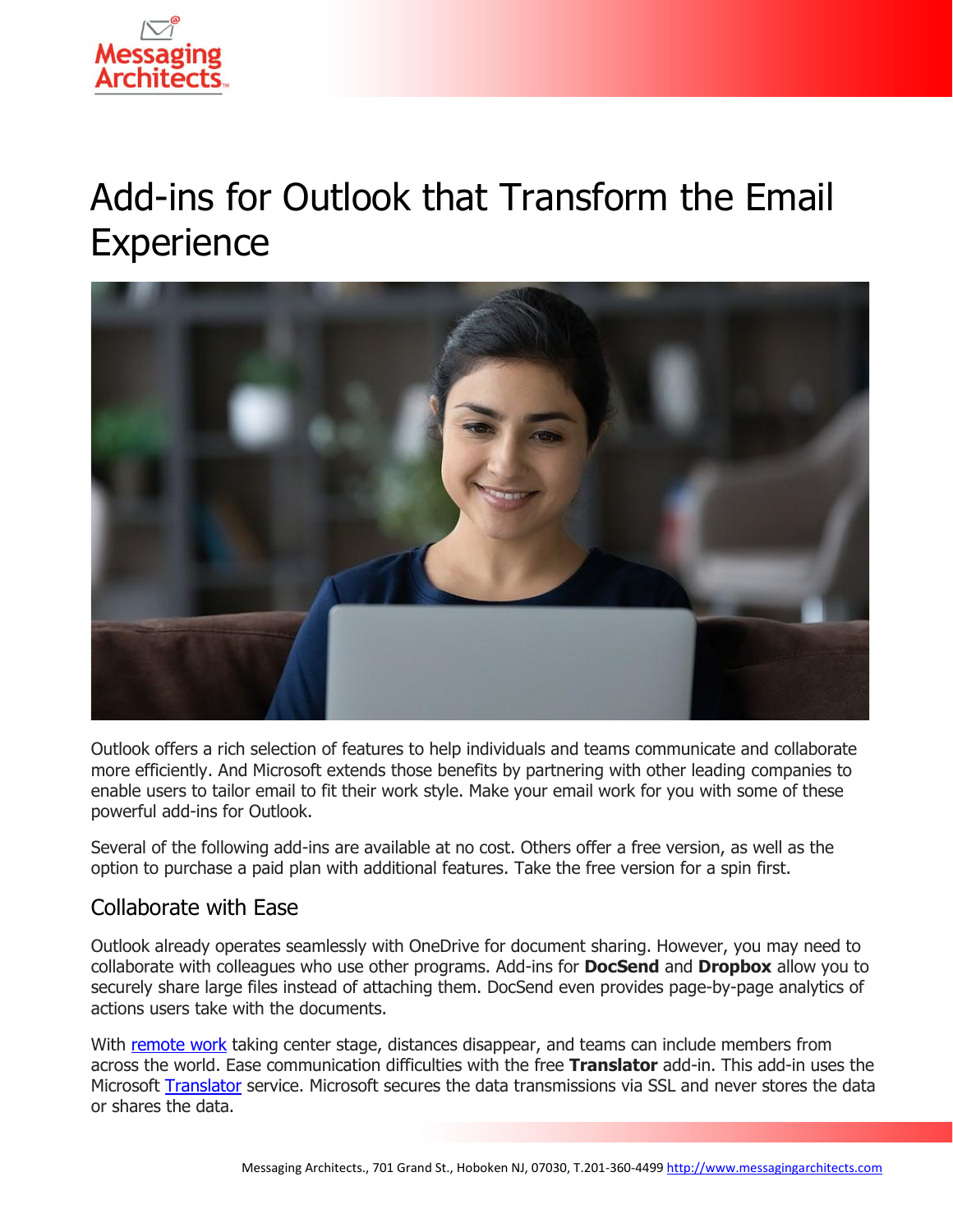



#### Work More Efficiently

A crowded inbox can make it difficult to find critical information. The **Evernote** and **Sorc'd** add-ins help you manage the information within emails. With Evernote, users can clip various email messages and attachments into the notetaking app for quick retrieval and easy sharing. Likewise, Sorc'd allows users to snip research from anywhere to easily store and share in email.

Additionally, consider **Boomerang** to add even more options for scheduling and following up on emails. While Outlook already provides the ability to schedule emails, Boomerang includes extra features for tracking responses.

Finally, thousands of companies use **DocuSign** to ease the process of securely and legally signing documents. The add-in lets you and your customers complete the process without leaving email. And you can save copies of signed documents automatically to your OneDrive account.

### Manage Projects and Tasks Directly from Email

Every team has its preferred project management application. Outlook makes it easy to create and manage tasks with add-ins for **Trello** and **MeisterTask**. Create tasks without leaving your inbox, adding due dates and descriptions and sending the task directly to the right project and section.

Additionally, the **Tasks in a Box** add-in streamlines the task process with task templates, automatic due date calculation and the ability to sync with SharePoint task lists. Notifications and activity feeds help you stay on top of important tasks.